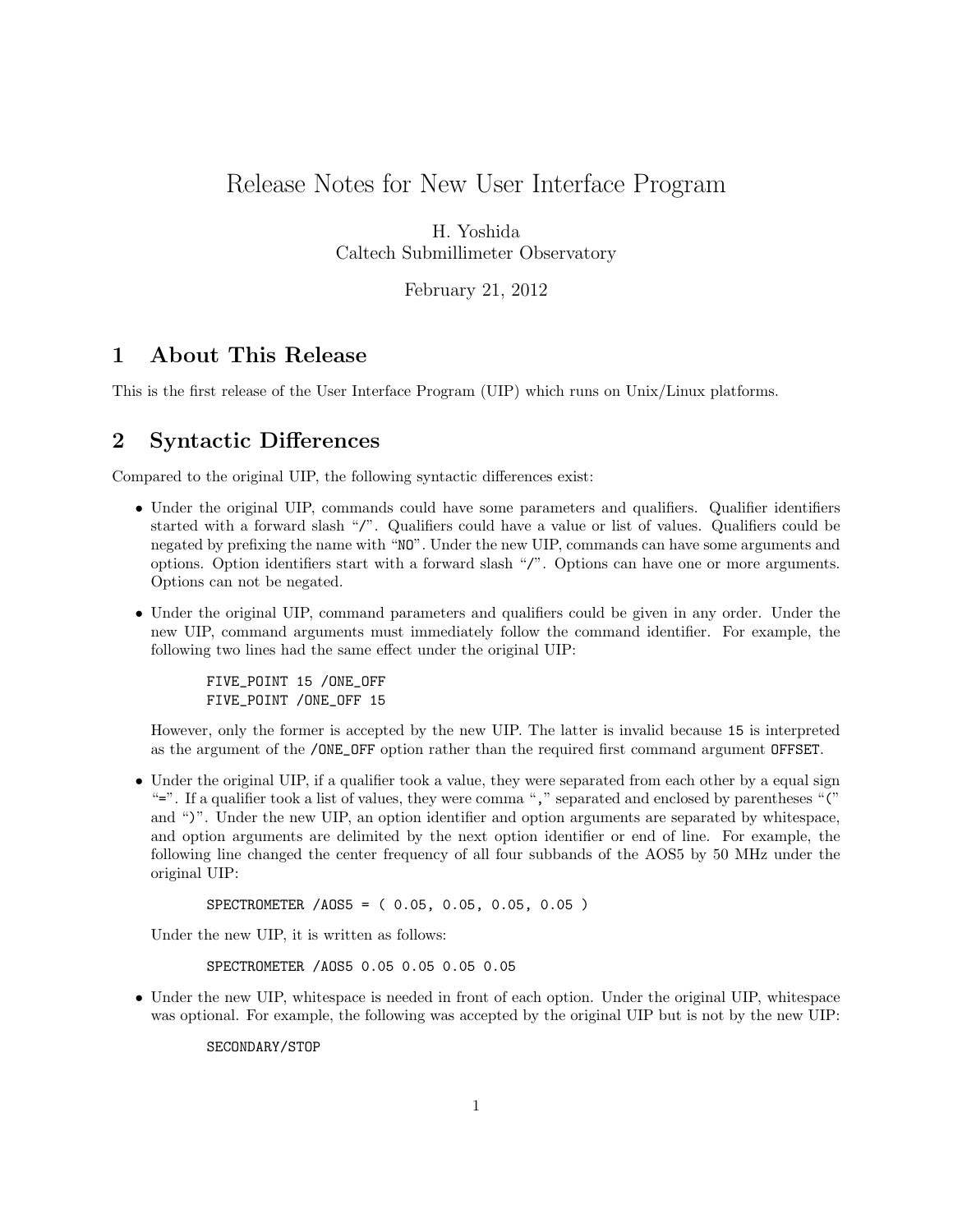#### 3 New Features

The following new features are available in this release:

• The pyuip package provides access to UIP commands from within Python programs. The SIC\PYTHON command enables to execute Python programs from within the UIP. For example, you can do something like this in Python:

```
import pyuip
\text{throw} = 300pyuip.comm('azo /chop ' + str(throw / 2)) # Nod
```
• Some score board variables are accessible as SIC variables. For example, you can do something like this:

```
SPECTROMETER /FFTS1
LO 12CO2-1 /RECEIVER RX230
TCAL /OFFSET 180
IF 'FFTS1_TSYS'.GT.1000 THEN
 SAY "Nice..."
END IF
```
### 4 New Commands

The following commands are new in this release:

• EQU — supersedes the DEC2, DECLINATION, RA, and RA2 commands. It allows you to enter equatorial coordinates directly. For example, the following will instruct the telescope to track the equatorial coordinates  $\alpha_{\text{B1950.0}} = 05^h 32^m 47^s$ ,  $\delta_{\text{B1950.0}} = -05°24' 24''$ :

EQU 05:32:47 -05:24:24 1950

- FCAL was part of the CALIBRATE command. It allows you to take a frequency calibration scan.
- GAL supersedes the GB and GL commands. It allows you to enter Galactic coordinates directly.
- OFF\_POSITION allows you to specify the default offsets for OFF scans. For example, the following sets the default to 300′′ symmetric OFF for the OO\_SCAN command and +300′′ asymmetric OFF for the TCAL command and others which can only take either asymmetric or designated OFF:

OFF\_POSITION 300

- OPTICAL\_POINTING was part of the OBSERVE and POINTING\_FILE commands. It allows you to make an optical pointing measurement.
- TCAL was part of the CALIBRATE command. It allows you to take a temperature calibration scan.
- TEXAS was part of the UCB\_SCAN command. It allows you to control the telescope in Texas mode.
- VANE was part of the CALIBRATE command. It allows you to move the temperature calibration vane in and out of the telescope beam.
- \_NEW\_POSITION renamed from SBUPDATE.
- \_OFF\_POSITION renamed from OFF\_POSITION.
- \_ON\_POSITION renamed from ON\_POSITION.
- \_TAKE\_DATA renamed from TAKE\_DATA.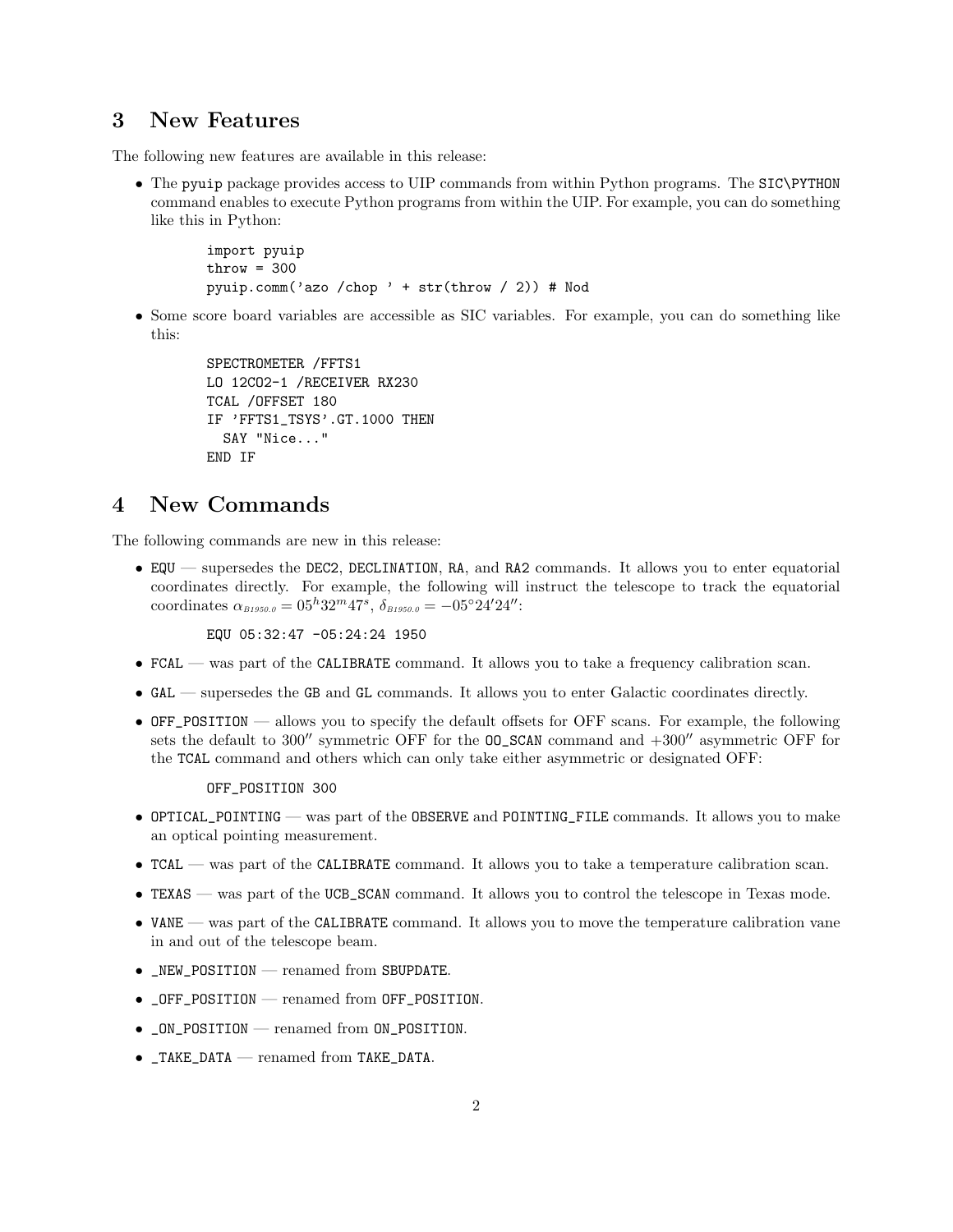#### 5 Commands with Major Changes

The following commands have major changes in their interface and functionality compared to the corresponding ones in the original UIP:

• AZO, DECO, ELO, GBO, GLO, RAO,  $&$  ZAO — the first command argument specifies the "standard" offset. The mapping offset is specified as /MAPPING option's argument. The field offset is specified as /FIELD option's argument. The "standard", mapping, and field offsets can be specified simultaneously. For example, the following zeroes all three declination offsets:

DECO 0 /MAPPING 0 /FIELD 0

• BEEP, TOANTENNA, TO\_DWNCVTR, & TO\_SPECTROMETER — the MESSAGE argument must be enclosed by double-quotes if it contains whitespace. For example:

TOANTENNA "TEMP F?"

• FLSIGNAL & FLWAIT — the antenna digital input and output lines and their values are specified differently. For example, any of the followings sets the output line 8 to high:

FLSIGNAL 1 /BIT 7 FLSIGNAL 128 /MASK 128

- OBSERVE optical pointing check is done by the separate command OPTICAL\_POINTING.
- OO\_SCAN parameters are not sticky. The default (sticky) OFF position can be specified using the OFF\_POSITION command.
- PLANET the /JPL\_HORIZONS option allows you to generate ephemerides on the fly using the JPL Horizons System.
- POINTING\_FILE optical pointing check is done by the separate command OPTICAL\_POINTING. Wildcard listing of known pointing files and the /NONAME\_CHANGE option are not available.

### 6 Features Not Available

The following feature is not available in this release:

• Ability to create and control execution of UIP subprocesses. There is no plan to reinstate this feature as it can be substituted by foreground execution of command procedures (macros).

### 7 Commands Not Available

The following commands are not available in this release:

- BOLOMETER removed. The single pixel facility bolometer is no longer supported.
- C removed due to conflict with SIC's CONTINUE command. Substituted by the !.
- CALIBRATE superseded by the FCAL, TCAL, and VANE commands.
- DCL substituted by the SIC\SYSTEM command.
- DEC2 superseded by the EQU command.
- DECLINATION superseded by the EQU command.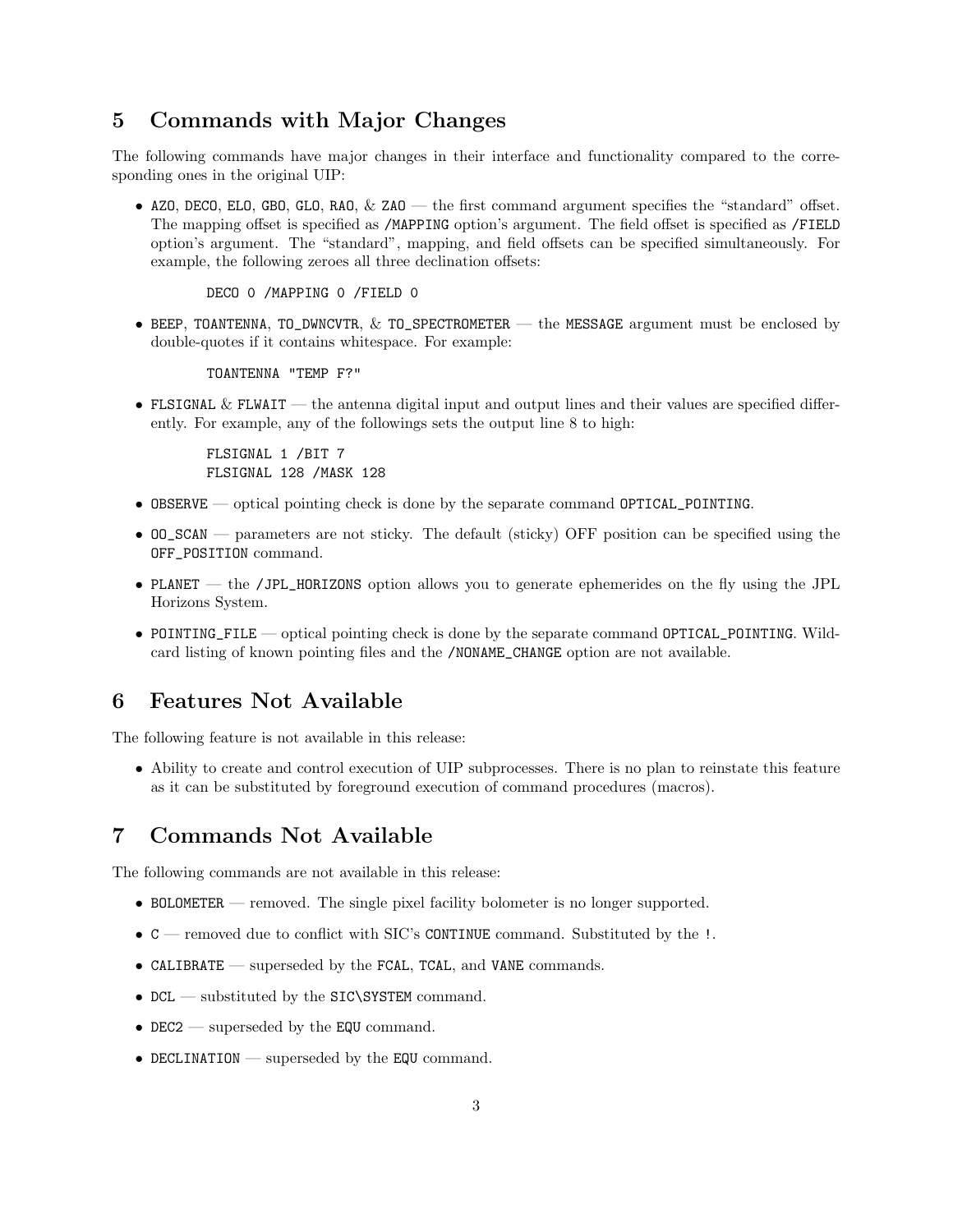- DEFINE substituted by the SIC\SYMBOL and SIC\@ commands and command procedures (macros).
- DEBUG not implemented.
- DOPSET not implemented.
- EXECUTE not implemented.
- FIX\_TIME not implemented.
- FORGET removed. Catalog files can be edited directly.
- FS\_SCAN removed. It was a duplicate of the FSWITCH command.
- FTS superseded by the INSTRUMENT command.
- GB superseded by the GAL command.
- GET not implemented.
- GL superseded by the GAL command.
- GOTO\_S not supported by the SIC.
- GUIDE\_STAR\_CAT not implemented.
- HOLD not implemented.
- $\bullet\,$  INTERPRET substituted by the SIC\@ command.
- KILL\_SUBPROCESS not implemented.
- LAST\_EXECUTION not implemented.
- LINE removed. Catalog files can be edited directly.
- LOGON superseded by the LOG command.
- MAPPER not implemented.
- NOLOG superseded by the LOG command.
- OFF\_POSITION renamed to \_OFF\_POSITION.
- ON\_POSITION renamed to \_ON\_POSITION.
- PAUSE not implemented.
- RA superseded by the EQU command.
- RA2 superseded by the EQU command.
- RASTER\_SCAN not implemented.
- RESUME not implemented.
- SBUPDATE renamed to \_NEW\_POSITION.
- SOURCE removed. Catalog files can be edited directly.
- TAKE\_DATA renamed to \_TAKE\_DATA.
- VIEW\_LOG removed. Log files are always readable.
- XRASTER\_SCAN renamed to RASTER\_SCAN.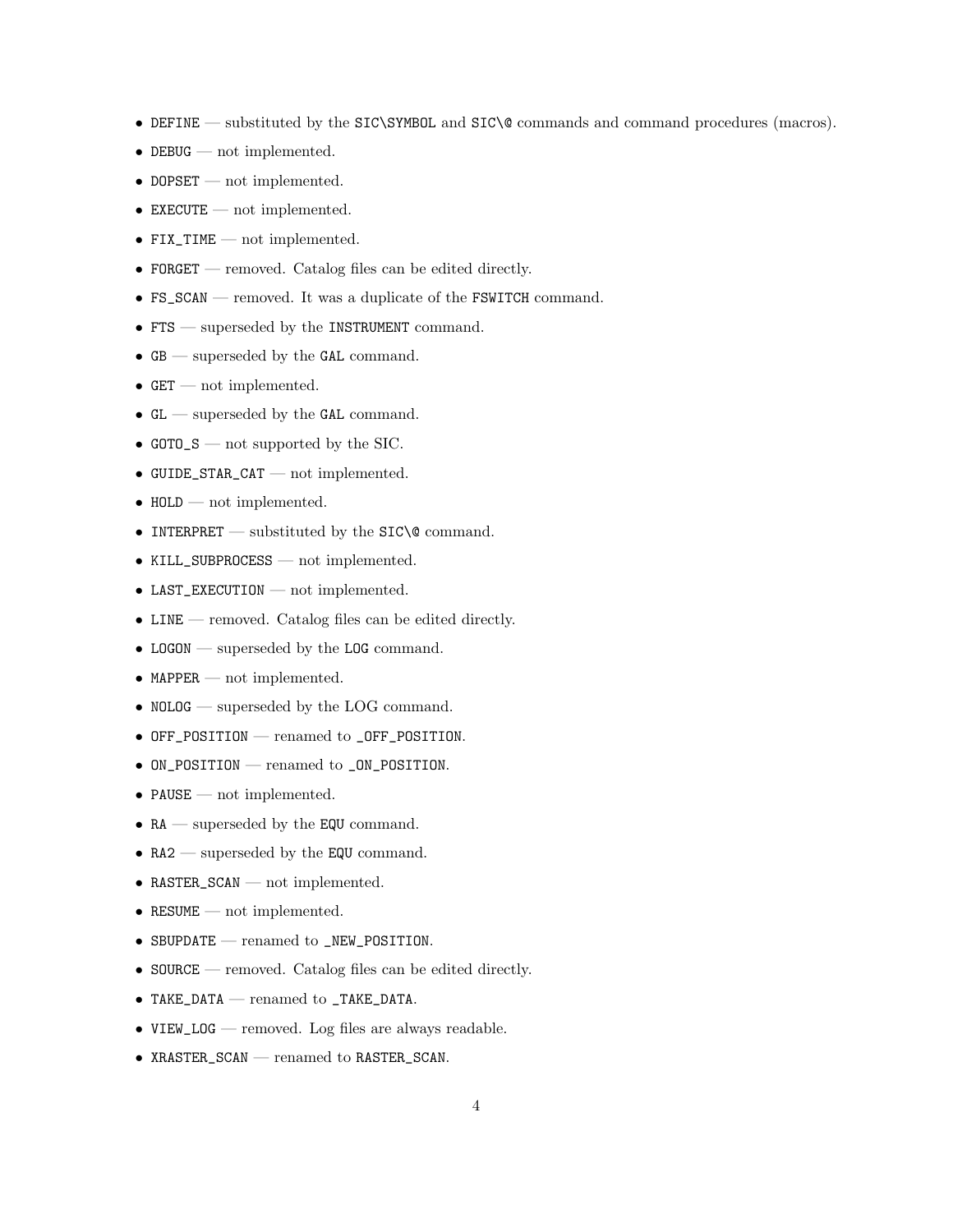### 8 System and User Configuration/Data Files

- Various system default configuration and data files  $(e.g.,$  pointing files, default catalogs, ephemerides, and logs) are located in kilauea:/opt/uip.
- User configuration and data files  $(e,q)$ , private catalogs and private ephemerides) are located in kilauea:~/.uip.
- Many files are first searched in the current working directory, next under an appropriate subdirectory in the user file location, then in the system default file location by the new UIP.

#### 9 Catalogs

- Source and line catalogs for the new UIP are in plain text. They are meant to be edited directly using a text editor rather than the SOURCE, LINE, and FORGET commands.
- The format of source catalogs is very similar to the one used by the GILDAS astro program. Below are a few lines from the default source catalog:

W3OHUH EQ 1950.00 02:23:16.700 61:38:54.01 LSR -47.40 ORIUH EQ 1950.00 05:32:47.000 -05:24:21.00 LSR 9.00 W51UH EQ 1950.00 19:21:27.001 14:24:30.00 LSR 57.10 S146UH EQ 1950.00 22:47:29.998 59:39:00.01 LSR -49.60

• Line catalogs do not contain the default LO multiplication factor. It is instead implied from the receiver in use or specified explicitly using the LO command. Below are a few lines from the default line catalog:

> 12CO2-1 230.5379700 GHz LSB 12CO3-2 345.7959900 GHz USB 12CO4-3 461.0408110 GHz LSB 12CO6-5 691.4729800 GHz USB 12CO7-6 806.6517200 GHz LSB

#### 10 Ephemerides

• The format of ephemerides has been changed to closely match to the output of the JPL Horizons System. Below are a few lines from the ephemeris file for Titan:

> 2454832.500000000 11 33 04.8430 +05 08 56.079 9.00952445513056 -29.4049816 2454832.625000000 11 33 05.4242 +05 08 58.749 9.00739372774336 -29.6222299 2454832.750000000 11 33 05.9865 +05 09 01.449 9.00524749734546 -29.8343300 2454832.875000000 11 33 06.5286 +05 09 04.179 9.00308615465248 -30.0407553 2454833.000000000 11 33 07.0492 +05 09 06.937 9.00091012827573 -30.2409828

On each line are universal time in JD, apparent, geocentric right ascension in HMS and declination in DMS, range in AU, and range rate in  $km s^{-1}$ .

#### 11 Log Files

• Under the original UIP, it was possible to open and append to the most recently used log file. The new UIP always creates a new log file when it is started.